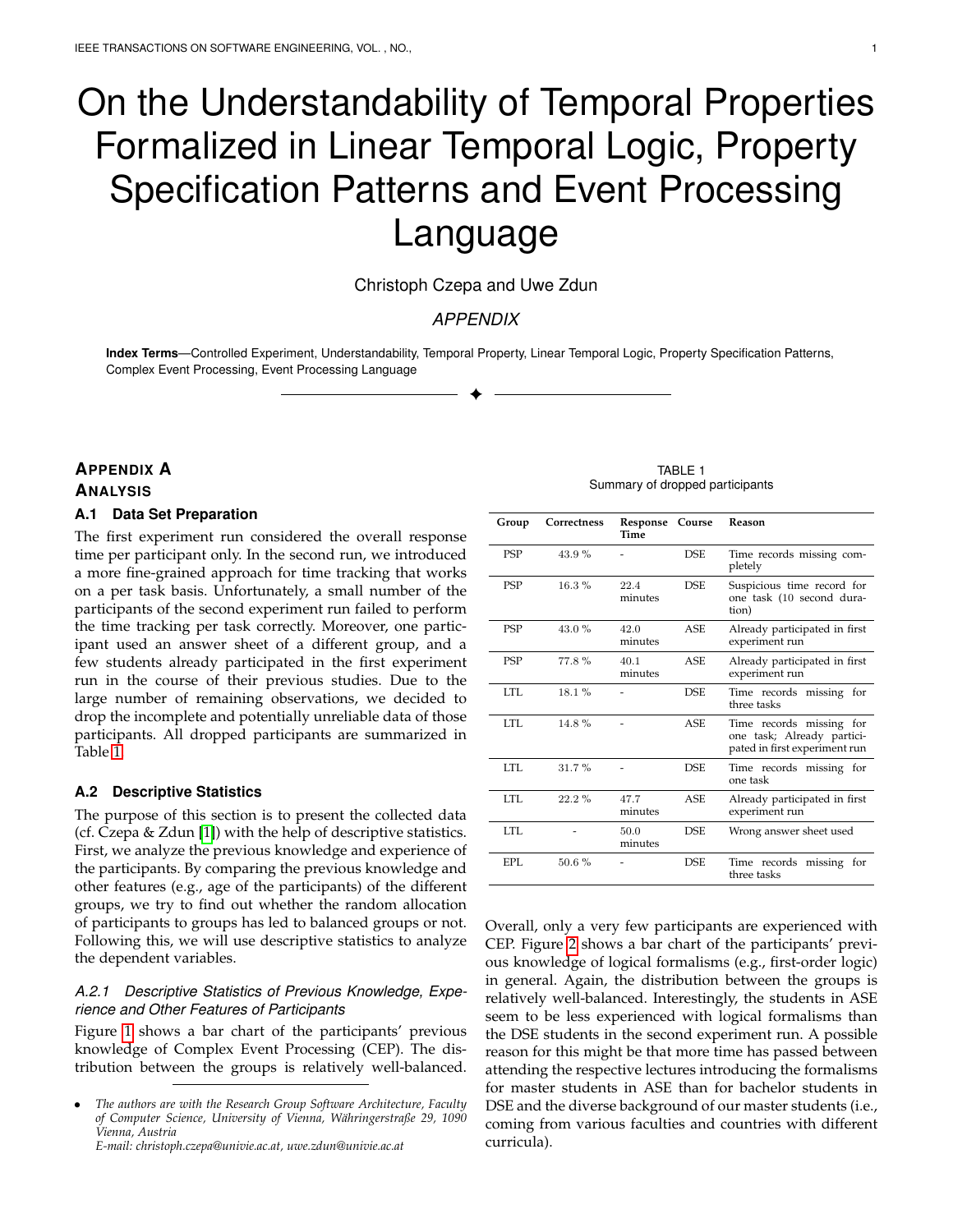

<span id="page-1-0"></span>Fig. 1. Bar charts of the participants' experience with Complex Event Processing per group and experiment run



<span id="page-1-1"></span>Fig. 2. Bar charts of the participants' experience with logical formalisms per group and experiment run



<span id="page-1-2"></span>Fig. 3. Kernel density plot and box plot of the participants' programming experience per group in the first experiment run

Next, we investigate the participants' programming experience and work experience in the software industry. Figure [3](#page-1-2) shows a kernel density plot and box plot of the programming experience per group in the first experiment run. The peak density of all groups is at about 3 to 4 years of programming experience. Another peak is at about 11 years in the PSP group. Both the EPL and LTL group have a small amount of participants that have 15 and more years of programming experience (shown as outliers in the box plot) while the PSP group has a slightly larger number of participants that have between 10 and 13 years of experience in programming. According to the plots, the participants of the PSP group seem to be slightly more experienced in programming. Figure [4](#page-2-0) contains a kernel density plot and box plot of the participants' programming experience in the second experiment run. DSE participants have the peak density in all groups at about 3 years. Only a very few participants have more than 7 years of programming experience in all groups. According to these plots, the distribution is similar in all three experiment groups. In ASE, we can observe a difference in the central tendency in the LTL group which has its peak density at about 6 years, whereas the peak density of the two other groups is at about 4 years. Above 10 years of experience occurs only in the EPL and PSP groups. Thus, those groups contain a few highly experienced programmers, and the LTL group appears to be slightly more experienced on the average.

Figure [5](#page-2-1) shows the participants' experience with regard to working in the software industry in the first experiment run. The majority of participants do not have any such work experience at all. Overall, the shapes and peaks of the distributions are rather similar. Some EPL participants have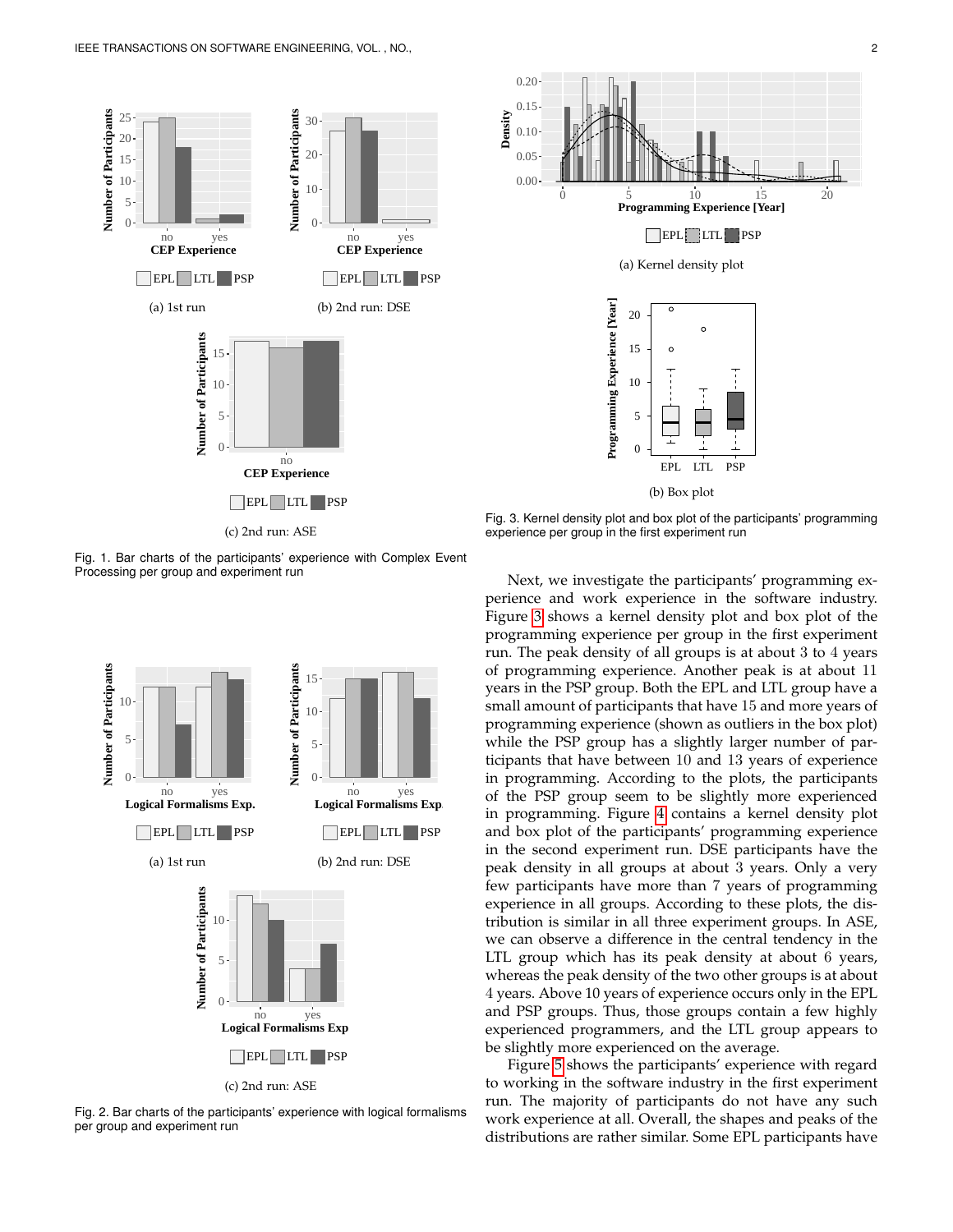

<span id="page-2-0"></span>Fig. 4. Kernel density plots and box plots of the participants' programming experience per group in the second experiment run

a higher number of years of experience in comparison to the participants in the other groups (shown as outliers in the box plot). The PSP group has slightly more work experience on the average. In Figure [6,](#page-3-0) the participants' industrial experience in the second experiment run is shown. The peak density of all groups in DSE is at zero years. In ASE, the LTL group has slightly less working experience than the two other groups apparently.

In the second experiment run, we additionally gathered information regarding the age and gender of the participants. In Figure [7,](#page-4-0) the participants' age per group is shown. On the average, DSE students of the LTL group are slightly older than their colleagues in the PSP group, and DSE students of the EPL group are younger than their colleagues in the two other groups. Overall, the majority of the DSE participants shares the same age group (20–25). In ASE, the participants of the EPL group are on average slightly older. Moreover, the kernel density plot suggests that there are two age groups, namely younger students (aged 22– 27) and older students (aged 30–35). The fraction of female



**Density**

<span id="page-2-1"></span>Fig. 5. Kernel density plot and box plot of the participants' software industry experience per group in the first experiment run

participants is slightly lower in the PSP group in DSE (cf. Figure [8\)](#page-4-1). Overall, the distribution of male and female participants is balanced.

According to the descriptive statistics which indicates merely minor differences, the groups in both experiment runs are similar with regards to previous knowledge, experience, and also with regards to age and gender in the second run. No major differences between the groups are noticeable.

#### *A.2.2 Descriptive Statistics of Dependent Variables*

Table [2](#page-3-1) contains the number of observations, central tendency measures and dispersion measures of the dependent variables (correctness and response time) per temporal property representation and experiment run. The second experiment run consists of measurements in two courses, namely DSE and ASE. That is, we tested our hypotheses three times, namely in the first experiment run in ASE, and in the second experiment run in DSE and ASE. In all three cases, the PSP group reached the highest mean and median correctness (about 70–75%), followed by the EPL group (about 50–55% correctness) and the LTL group (about 30– 35% correctness). The maximum measured response time in the first run is the 90 minutes limit in all groups. In response to this, we reduced the number of tasks in the second run by one (from 10 to 9). In the second run, the maximum response time is 88 minutes. Interestingly, students in the second run in ASE managed to finish on the average about 20–40% faster than their colleagues in the first run which cannot be caused by the removal of a single task alone as the expected response time reduction would be only about 10%. We suspect that this difference is caused by the change from total experiment time recordings in the first experiment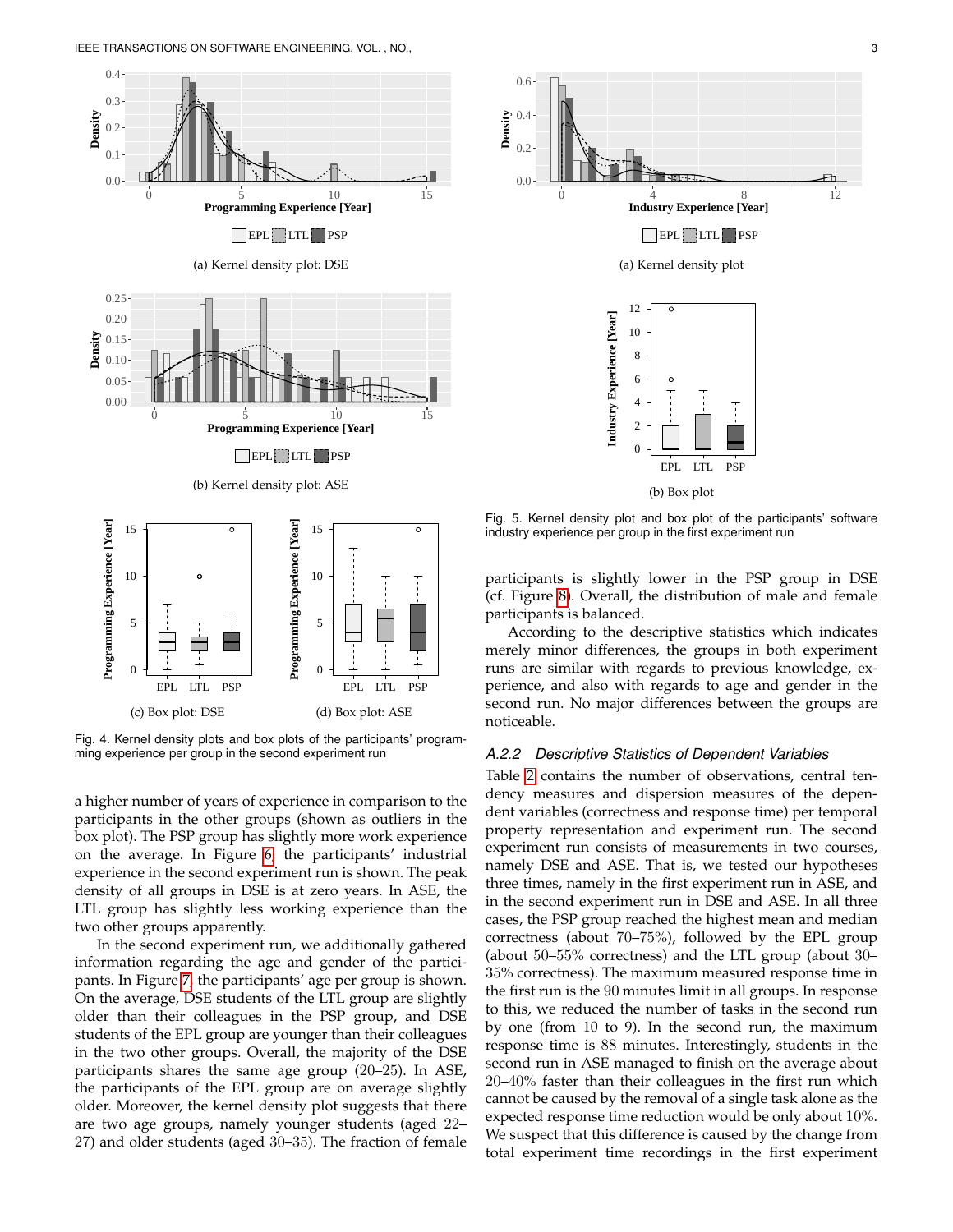<span id="page-3-1"></span>TABLE 2 Number of observations, central tendency and dispersion per group and experiment run

|                                |                                                  | LTL             | PSP                | <b>EPL</b>         |
|--------------------------------|--------------------------------------------------|-----------------|--------------------|--------------------|
|                                | Number of observations                           | 26              | 20                 | 24                 |
| <b>Lst</b> run<br>2nd run: DSE | Mean correctness [%]                             | 33.04           | 69.55              | 50.70              |
|                                | Standard deviation [%]                           | 15.39           | 25.46              | 28.52              |
|                                | Median correctness [%]                           | 31.3            | 78                 | 48.7               |
|                                | Median absolute deviation [%]                    | 12.79           | 23.87              | 42.48              |
|                                | Min. correctness [%]                             | 5               | 12.7               | 10.5               |
|                                | Max. correctness [%]                             | 63              | 100                | 94.7               |
|                                | Skew (correctness)                               | 0.02            | $-0.56$            | 0.01               |
|                                | Kurtosis (correctness)                           | $-0.83$         | $-1.01$            | $-1.61$            |
|                                | Mean response time [min]                         | 69.85           | 58.25              | 72.12              |
|                                | Standard deviation [min]                         | 15.25           | 20.86              | 21.47              |
|                                | Median response time [min]                       | 73              | 57.50              | 78.5               |
|                                | Median absolute deviation [min]                  | 17.05           | 25.95              | 17.05              |
|                                | Min. response time [min]                         | 35              | 28                 | 11                 |
|                                | Max. response time [min]                         | 90              | 90                 | 90                 |
|                                | Skew (response time)                             | $-0.44$         | 0.13               | $-1.44$            |
|                                | Kurtosis (response time)                         | $-0.74$         | $-1.53$            | 1.25               |
|                                | Number of observations                           | 31              | 27                 | 28                 |
|                                | Mean correctness [%]                             | 32.45           | 70.55              | 53.83              |
|                                | Standard deviation [%]                           | 17.23           | 20.89              | 23.04              |
|                                | Median correctness [%]                           | 31.7            | 73.70              | 54.10              |
|                                | Median absolute deviation [%]                    | 18.09           | 18.09              | 23.5               |
|                                | Min. correctness [%]                             | 6.5             | 16.30              | 5.6                |
|                                | Max. correctness [%]                             | 70.6            | 97.20              | 86.70              |
|                                | Skew (correctness)                               | 0.36<br>$-0.62$ | $-0.87$<br>$-0.11$ | $-0.37$<br>$-0.86$ |
|                                | Kurtosis (correctness)                           |                 |                    |                    |
|                                | Mean response time [min]                         | 51.03           | 36.65              | 43.80              |
|                                | Standard deviation [min]                         | 14.95           | 14.18              | 14.71              |
|                                | Median response time [min]                       | 51              | 33.05              | 42.76              |
|                                | Median absolute deviation [min]                  | 13.42           | 15.25              | 13.2<br>23         |
|                                | Min. response time [min]                         | 19<br>88        | 17.35<br>63.08     | 84.63              |
|                                | Max. response time [min]<br>Skew (response time) | 0.25            | 0.56               | 0.81               |
|                                | Kurtosis (response time)                         | $-0.10$         | $-1.10$            | 0.38               |
|                                | Number of observations                           |                 |                    |                    |
|                                |                                                  | 16              | 17                 | 17                 |
|                                | Mean correctness [%]                             | 36.42           | 72.41              | 54.4               |
|                                | Standard deviation [%]                           | 17.32           | 18.17              | 21.06              |
|                                | Median correctness [%]                           | 38.60           | 71.9               | 53.70              |
|                                | Median absolute deviation [%]                    | 9.71            | 18.09              | 17.35              |
|                                | Min. correctness [%]                             | 3.7<br>67.6     | 33.50              | 8.9<br>87.6        |
|                                | Max. correctness [%]                             | $-0.08$         | 100                | $^{ -0.32}$        |
|                                | Skew (correctness)                               | $-0.63$         | $-0.23$<br>$-0.78$ | $-0.70$            |
| 2nd run: ASE                   | Kurtosis (correctness)                           |                 |                    |                    |
|                                | Mean response time [min]                         | 55.32           | 39.12              | 44                 |
|                                | Standard deviation [min]                         | 11.51           | 8.95               | 15.33              |
|                                | Median response time [min]                       | 53.15           | 39.5               | 44.83              |
|                                | Median absolute deviation [min]                  | 11.48           | 9.64               | 19.74              |
|                                | Min. response time [min]                         | 35.5            | 23.47              | 23                 |
|                                | Max. response time [min]                         | 78              | 52.93              | 70.5               |
|                                | Skew (response time)                             | 0.27            | $-0.23$            | 0.30               |
|                                | Kurtosis (response time)                         | $-0.90$         | $-1.19$            | $-1.35$            |



<span id="page-3-0"></span>Fig. 6. Kernel density plots and box plots of the participants' software industry experience per group in the second experiment run

run to per task time recordings in the second experiment run, and the late assignment of participants to groups at the beginning of the experiment session in the first run. Obviously, the time recordings of the participants in the first experiment run included times such as pauses, task switching times, and times spent on consulting the accompanying documents that are not directly related to solving a specific task. In the first experiment run the participants had to be prepared for all three representations, and the experiment group was assigned at the beginning at the experiment session. Up to this point in time, the participants did not know to which experiment group they were assigned to. That is, once it became clear which of the three approaches must be applied, the participants revisited the learning material related to the assigned representation intensely. In the second experiment run, group assignment was clear beforehand, so this initial consulting of the info material did not take place in a comparable intensity. Furthermore, the mean (72.12 minutes) and median response times (78.5 minutes) of the EPL group are longer than those of the LTL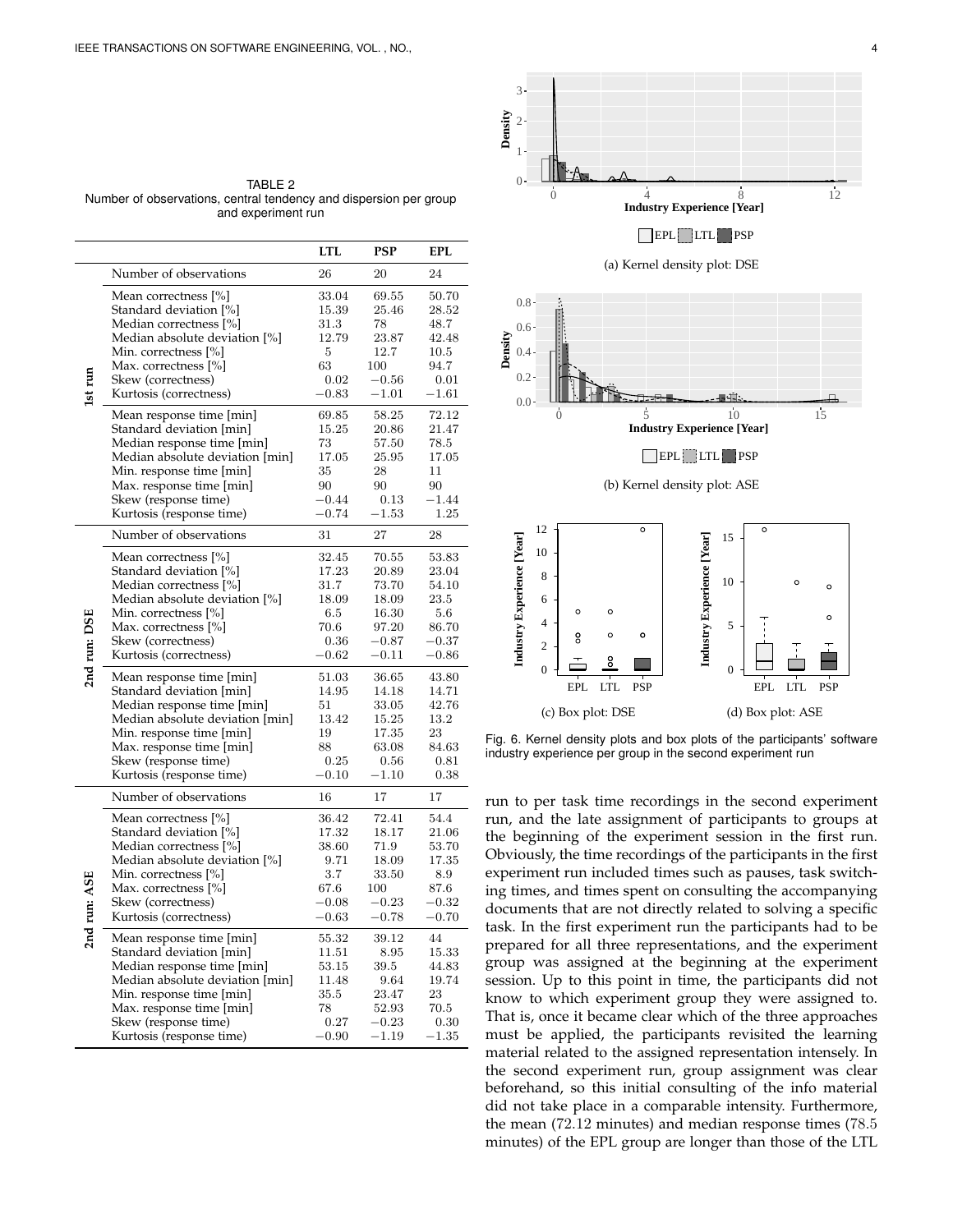

<span id="page-4-0"></span>Fig. 7. Kernel density plots and box plots of the participants' age per group in the second experiment run



<span id="page-4-1"></span>Fig. 8. Bar charts of the participants' gender per group in the second experiment run

group (69.85 minutes mean and 73 minutes median) in the first run. With regard to the hypotheses of this experiment, the response time measurements in the first experiment run are an unexpected result since we expected that the response times in the EPL group would be faster than in the LTL group. In contrast, the EPL group has a faster response time than the LTL group in the second run. We suspect that this effect could have been caused by the task design which contained truth value states in the answer choices that are not part of the EPL temporal property definition. Originally (i.e., at the time the first run was completed, and before the second run was carried out), we thought that there might have been a bias present in the first experiment run in favor of the EPL group, because wrong answer choices could have been potentially easier to identify by the EPL participants. However, these answer choices seemingly rather confused the participants than helped them. During the the first experiment run, EPL participants repeatedly asked whether there is an error in the exercise or whether it can be really that easy to solve it. Due to their confusion, EPL participants spent considerable more time on solving the tasks in the first experiment run. The skew values of the correctness variable are balanced (i.e., close to zero) for the LTL and EPL groups in the first run. That is, the distribution is rather symmetric. The negative PSP correctness skew value  $(-0.56)$  suggests that the distribution is left-tailed. A positive value such as the skew of the response time variable in the second run in DSE indicates a right-tailed distribution. Kurtosis, another measure for the shape of a distribution, focuses on the general tailedness of a distribution. A negative kurtosis indicates fat tails, and vice versa, a positive kurtosis indicates skinny tails with a distribution toward the mean. In general, the differences in skew and kurtosis between the groups indicate differences in the shape of their distributions. Consequently, the skew and kurtosis values in Table [2](#page-3-1) suggest that there exist changes in distribution of the dependent variables between the groups.

Additionally to the descriptive statistics in Table [2,](#page-3-1) we will now perform a graphical analysis that is based on kernel density plots and box plots to further study the dependent variables. Kernel density plots are well-suited to visualize the distribution of the data whereas box plots are used to visualize the quartiles and outliers.

In the first experiment run (as shown in Figure [9\)](#page-5-0), the EPL correctness distribution is extremely long-tailed and flat. The distribution of the PSP correctness has its peak close to the maximum and a long left tail. LTL has the steepest correctness distribution with its peak at about 30% and a right tail that already ends at about 75% correctness. The EPL response time distribution has its peak close to the maximum of 90 minutes and a slope until about 50 minutes where the density is already low, but remaining nearly constant from that point on. LTL response time has its peak density at about 75 minutes and a long left tail that ends at about 25 minutes. There are two response time outliers in the EPL group which do not result from measuring errors.

In the second experiment run with DSE participants (as shown in Figure [10\)](#page-5-1), the EPL correctness distribution is still rather flat, but less extreme than in the first run. PSP has its peak correctness at about 90% and a long left tail. The kernel density plot shows the peak correctness in the LTL group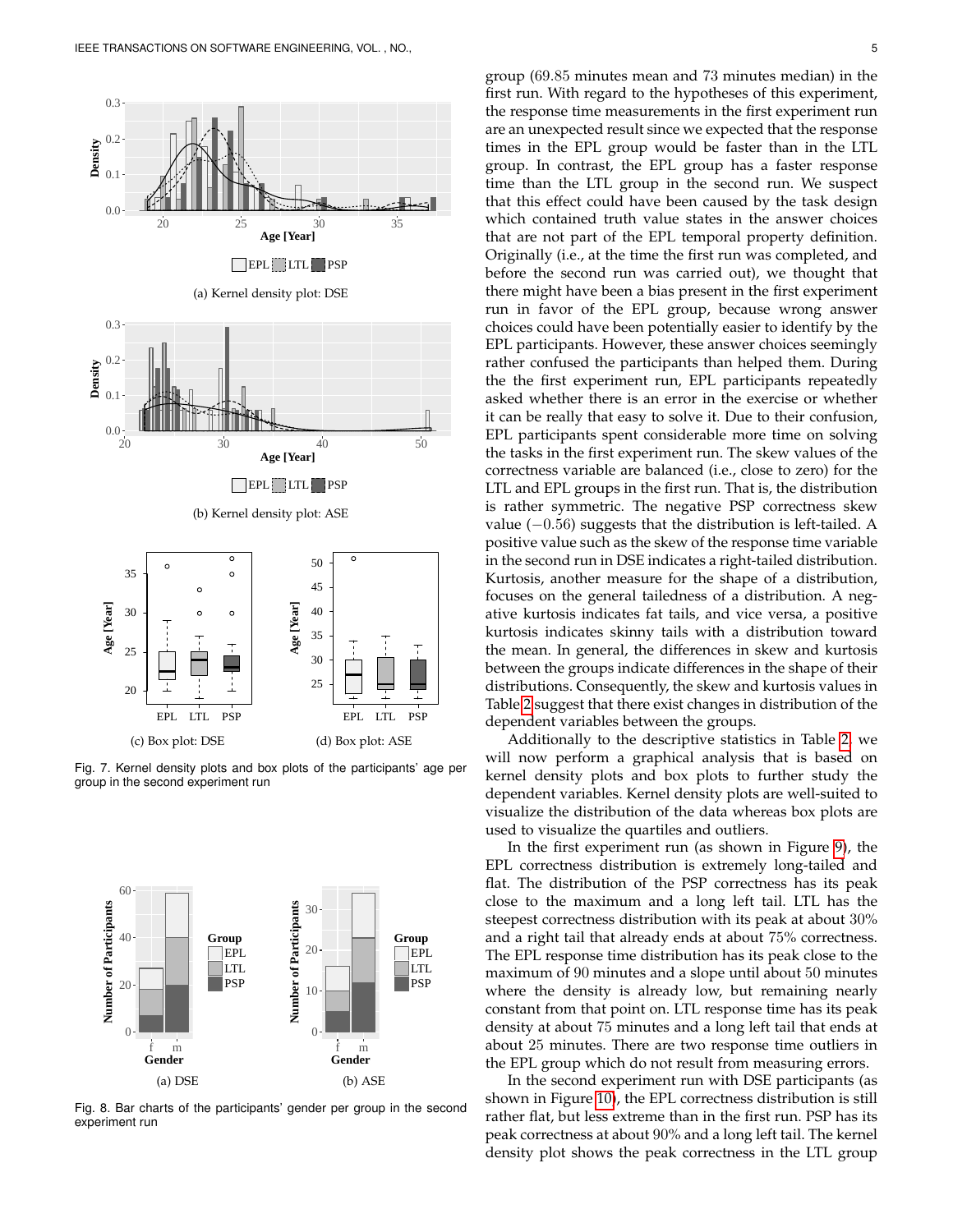

<span id="page-5-0"></span>Fig. 9. Kernel density plots and box plots of the participants' overall correctness of the given answers and the overall response time per group in the first experiment run

<span id="page-5-1"></span>Fig. 10. Kernel density plots and box plots of the DSE participants' overall correctness of the given answers and the overall response time per group in the second experiment run

at about 30%, and the right tail of the distribution ends at about 75%. In contrast to the first run, we observe faster response times overall and especially in the EPL group. The peaks of the LTL and EPL response time distributions share nearly the same location at about 45 minutes. Apart from that, the distributions are fairly different because the EPL group has a higher density on the left tail whereas the LTL group has a higher density on the right tail. In the PSP group, the highest density is located at about 25–30 minutes with another smaller peak at about 55–60 minutes. There is a single correctness outlier in the PSP group, and there are two response time outliers, one in the LTL group and another in the EPL group. Since those outliers are not caused by measuring errors, we see no reason for exclusion.

In the second experiment run with ASE participants (as shown in Figure [11\)](#page-6-0), the peak density of the LTL group correctness is located at about 35–40%. Two tiny peaks can be found at about 10–15% and 60–65% correctness. The peak density of the PSP group is located at 60–65%, and the density drops merely slowly on the right tail which indicates a high level of correctness in this group. The EPL group has its peak correctness at about 55%, and the shape indicates that the right tail has a slightly higher density than the left tail. Like in Figure [9](#page-5-0) and Figure [10,](#page-5-1) the response time distribution is relatively flat in the EPL group. The highest density can be found at about 30–35 minutes. From that point on, the density is slowly decreasing. PSP has the steepest response time distribution with its peak at about 45 minutes and higher density on the left tail. In contrast, the LTL response time distribution has a higher density on the right tail, and the peak response time is located at about 50 minutes. There are two correctness outliers in the LTL group, and a single correctness outlier in the EPL group. Again, those are valid measurements, and we see no reason for excluding them.

Generally, the distributions look fairly different, which implies unequal variances in the different groups, and there are obvious differences in central tendency. All present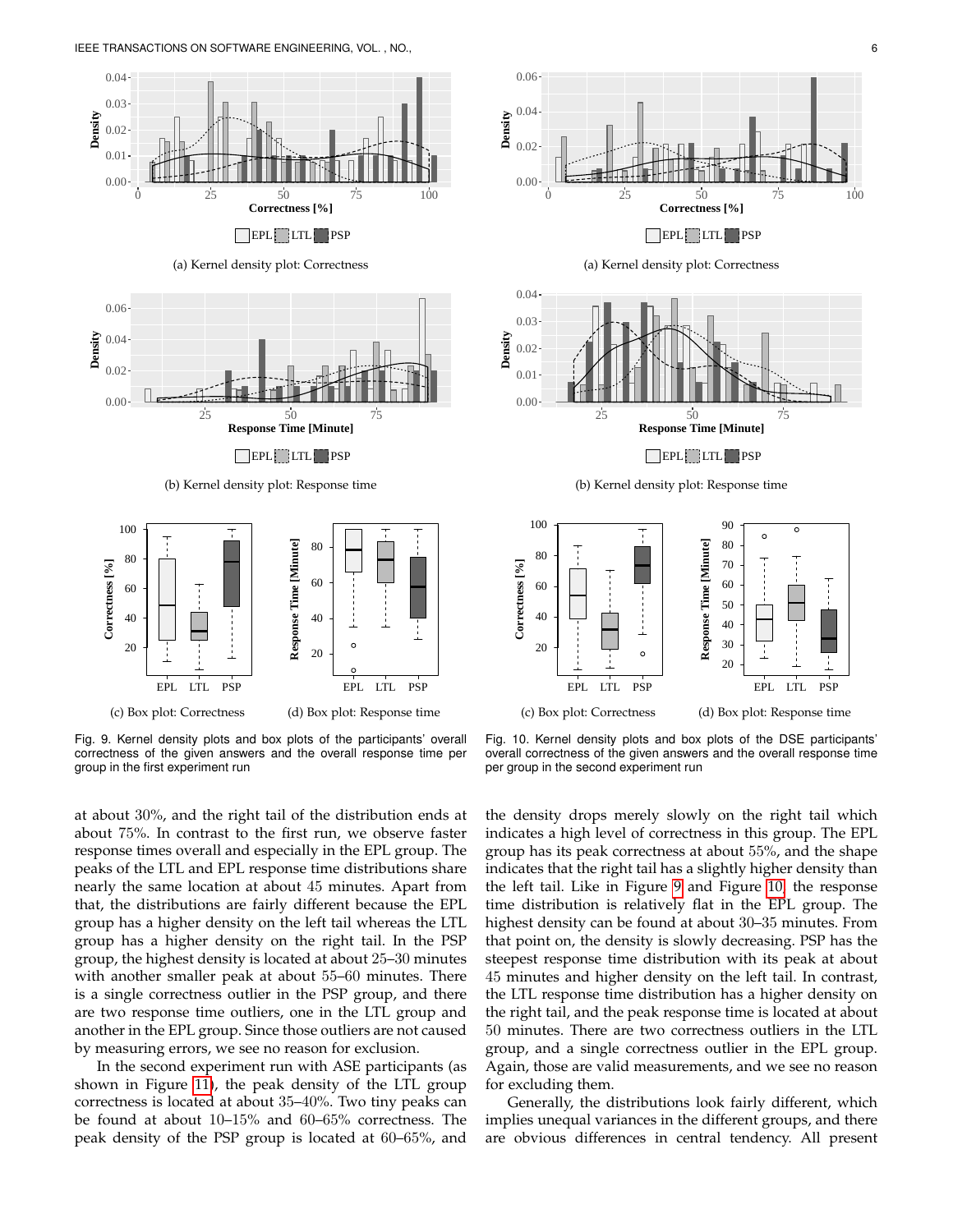

EPL LTL PSP

(a) Kernel density plot: Correctness



(b) Kernel density plot: Response time



<span id="page-6-0"></span>Fig. 11. Kernel density plots and box plots of the ASE participants' overall correctness of the given answers and the overall response time per group in the second experiment run

outliers appear to be valid measurements, so there is not enough evidence to drop them.

A graphical analysis by normal Q-Q plots and Shapiro-Wilk tests of normality (cf. Table [3\)](#page-6-1) suggest that the univariate normality assumption does not hold in multiple cases. In the following, we discuss the most severe cases. Specifically, the univariate normality assumption does not hold for

- the correctness variable of the PSP group in the first and second (DSE) experiment run (cf. Figure [12](#page-6-2) (a) & (b)),
- the response time variable of the PSP group in the second (DSE) experiment run (cf. Figure [12](#page-6-2) (c)),
- the correctness and response time variable of the EPL group in the first experiment run (cf. Figure [12](#page-6-2) (d)  $&$ (e)).

Scatter plots (as shown in Figure [13\)](#page-7-0) and Kendall's rank correlation tau tests (summarized in Table [4\)](#page-7-1) do not indicate any significant correlation of the two dependent variables





(a) Correctness data of PSP group in the 1st experiment run

(b) Correctness data of PSP group in the 2nd experiment run (DSE)



(c) Response time data of PSP group in the 2nd experiment run (DSE)





(d) Correctness data of EPL group in the 1st experiment run

(e) Response time data of EPL group in the 1st experiment run

<span id="page-6-2"></span>Fig. 12. Normal QQ plots

<span id="page-6-1"></span>TABLE 3 Shapiro-Wilk test of normality (\* for  $\alpha = 0.05$ , \*\* for  $\alpha = 0.01$ , \* for  $\alpha = 0.001$ 

| Group | Dependent<br>Variable | 1st Run                          | 2nd Run:<br><b>DSE</b>         | 2nd Run:<br><b>ASE</b>       |
|-------|-----------------------|----------------------------------|--------------------------------|------------------------------|
| LTL.  | Correctness           | $W = 0.9782$<br>$p = 0.8328$     | $W = 0.96$<br>$p = 0.3096$     | $W = 0.9598$<br>$p = 0.6581$ |
|       | Response<br>Time      | $W = 0.9501$<br>$p = 0.2326$     | $W = 0.976$<br>$p = 0.696$     | $W = 0.9838$<br>$p = 0.9867$ |
| PSP   | Correctness           | $W = 0.902$<br>$p = 0.045*$      | $W = 0.9062$<br>$p = 0.0186*$  | $W = 0.9725$<br>$p = 0.8606$ |
|       | Response<br>Time      | $W = 0.9216$<br>$p = 0.1063$     | $W = 0.9047$<br>$p = 0.0172$ * | $W = 0.9598$<br>$p = 0.6277$ |
| EPL.  | Correctness           | $W = 0.9109$<br>$p = 0.0369*$    | $W = 0.9539$<br>$p = 0.2473$   | $W = 0.9753$<br>$p = 0.9023$ |
|       | Response<br>Time      | $W = 0.7947$<br>$p = 0.0002$ *** | $W = 0.9402$<br>$p = 0.112$    | $W = 0.9314$<br>$p = 0.2298$ |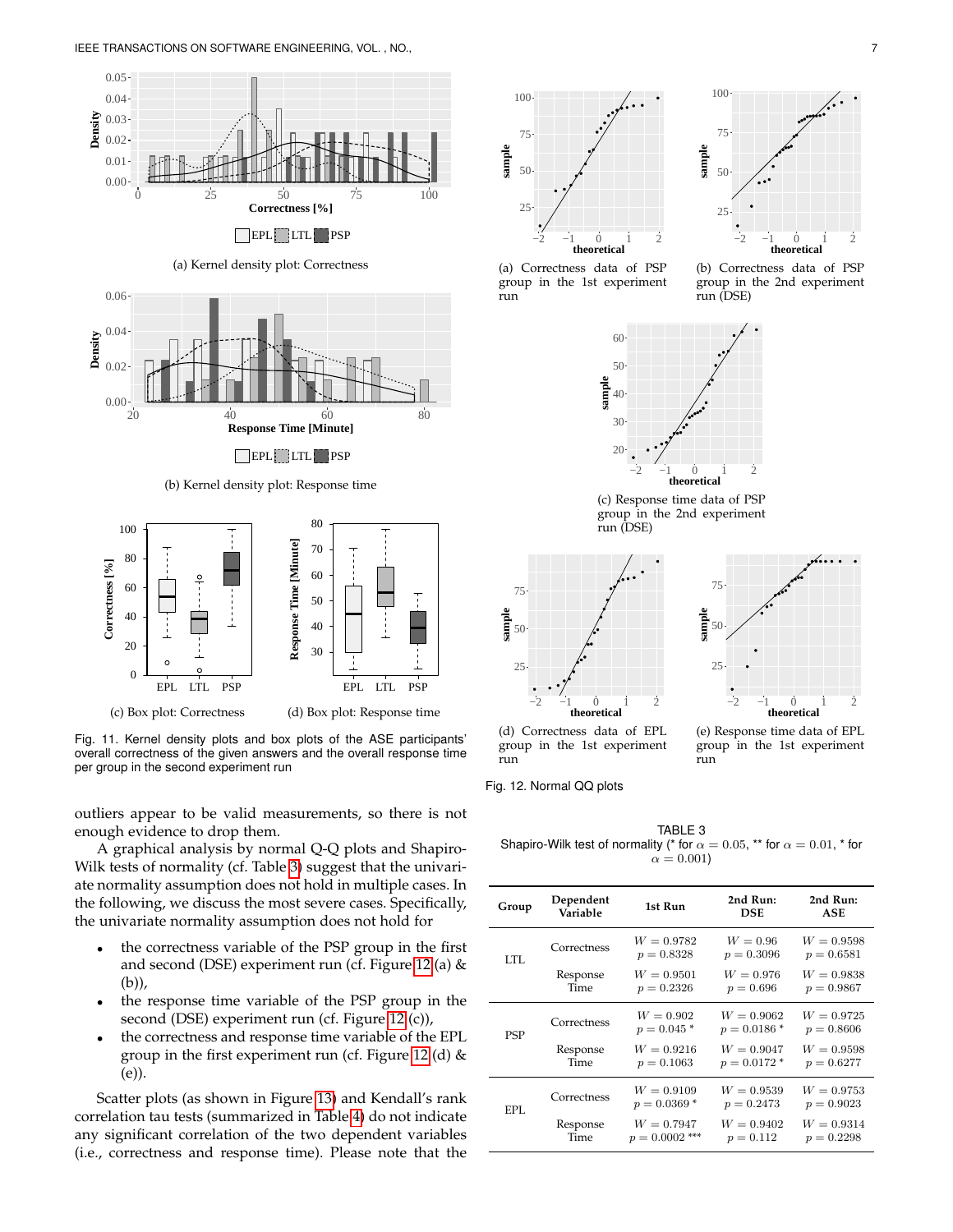

<span id="page-7-0"></span>Fig. 13. Scatter plots of response time vs. correctness in first experiment run with linear trend lines, 95% confidence regions, and coefficients of determination  $(r^2)$ 

<span id="page-7-1"></span>TABLE 4 Kendall's rank correlation tau (\* for  $\alpha = 0.05$ , \*\* for  $\alpha = 0.01$ , \* for  $\alpha = 0.001$ 

| Group      | 1st Run          | 2nd Run:<br><b>DSE</b> | 2nd Run:<br>ASE |
|------------|------------------|------------------------|-----------------|
| LTL.       | $\tau = 0.2638$  | $\tau = -0.0693$       | $\tau = 0.1833$ |
|            | $z = 1.8589$     | $z = -0.5445$          | $T = 71$        |
|            | $p = 0.0631$     | $p = 0.5861$           | $p = 0.3502$    |
| <b>PSP</b> | $\tau = -1.2691$ | $\tau = -0.0029$       | $\tau = -0.155$ |
|            | $z = -1.2691$    | $z = -0.0209$          | $z = -0.8658$   |
|            | $p = 0.2044$     | $p = 0.9834$           | $p = 0.3866$    |
| EPL.       | $\tau = -0.0151$ | $\tau = 0.15$          | $\tau = 0.0441$ |
|            | $z = -0.1006$    | $z = 1.1263$           | $T = 71$        |
|            | $p = 0.9198$     | $p = 0.26$             | $p = 0.8393$    |

scatter plots in the second experiment run reveal a similar picture, so they are omitted intentionally in Figure [13.](#page-7-0)

## **APPENDIX B STATISTICAL INFERENCE**

The multivariate analysis of variance (MANOVA) is a suitable statistical inference procedure in the presence of two dependent variables. However, necessary assumptions must be met. Please note that we will not discuss each and every assumption or report its violation if a specific other (more elementary) assumption already indicates a violation that hinders any meaningful application of the method on the given data set. Both the graphical analysis (by kernel density plots and normal Q-Q plots) and Shapiro-Wilk tests of the

#### TABLE 5

<span id="page-7-2"></span>Cliff's  $d$  (first experiment run), one-tailed with confidence intervals calculated for  $\alpha = 0.05$  (cf. Cliff [\[3\]](#page-14-0) and Rogmann [\[4\]](#page-14-1)), adjusted p-values (cf. Benjamini & Hochberg [\[5\]](#page-14-2)) [Level of significance: \* for  $\alpha = 0.05$ , \*\* for  $\alpha = 0.01$ , \*\*\* for  $\alpha = 0.001$ ], and effect size magnitudes (cf. Kitchenham et al. [\[2\]](#page-13-1))

|             |                       | <b>PSP/LTL</b>       | <b>PSP/EPL</b> | <b>EPL/LTL</b> |
|-------------|-----------------------|----------------------|----------------|----------------|
|             | $p_1 = P(X > Y)$      | 0.8769               | 0.7021         | 0.6715         |
|             | $p_2 = P(X = Y)$      | 0                    | 0.0042         | 0              |
|             | $p_3 = P(X < Y)$      | 0.1231               | 0.2938         | 0.3285         |
|             | d.                    | $-0.7539$            | $-0.4083$      | $-0.343$       |
| Correctness | $s_d$                 | 0.1097               | 0.1575         | 0.162          |
|             | $\boldsymbol{z}$      | $-6.8699$            | $-2.5933$      | $-2.1157$      |
|             | $CI$ low              | $-0.8847$            | $-0.633$       | $-0.5789$      |
|             | $CI$ high             | $-0.513$             | $-0.1203$      | $-0.0539$      |
|             | р                     | $8.8 \times 10^{-9}$ | 0.0065         | 0.0198         |
|             | FDR adjusted p        | $5.3 \times 10^{-8}$ | 0.0195         | 0.0297         |
|             | level of significance | ***                  | ×              | ×              |
|             | effect size magnitude | large                | medium         | medium         |
|             | $p_1 = P(X > Y)$      | 0.3115               | 0.2833         | 0.564          |
|             | $p_2 = P(X = Y)$      | 0.0442               | 0.0417         | 0.0577         |
|             | $p_3 = P(X < Y)$      | 0.6442               | 0.675          | 0.3782         |
| Time        |                       | 0.3327               | 0.3917         | $-0.1859$      |
|             | $s_d$                 | 0.1693               | 0.1641         | 0.164          |
|             | $\boldsymbol{z}$      | 1.9649               | 2.3874         | $-1.1336$      |
|             | $CI$ low              | 0.0312               | 0.0931         | $-0.4376$      |
|             | $CI$ high             | 0.5787               | 0.6256         | 0.0928         |
| Response    |                       | 0.0279               | 0.0108         | 0.1313         |
|             | FDR adjusted p        | 0.0335               | 0.0216         | 0.1313         |
|             | level of significance | ×                    | si.            |                |
|             | effect size magnitude | medium               | medium         |                |

data indicate that the univariate normality assumption does not hold in multiple cases. The linearity assumption demands that all of the dependent variables are linearly related to each other, but scatter plots and Residuals vs. Fitted plots suggest that the linearity assumption is not met by the data sufficiently. As a result, the power of the multivariate and parametric MANOVA test might be affected, and its results would be unreliable. Multivariate and parametric testing might lead to unreliable results due to unsatisfied model assumptions, so we fall back to univariate non-parametric testing. The univariate non-parametric Kruskal-Wallis test is strongly affected by unequal variances (cf. Kitchenham et al. [\[2\]](#page-13-1)), so its result might be not reliable because the kernel density plots of the data show distributions that look different in many cases which implies unequal variances in the different groups.

As a consequence, we use *Cliff's delta* (cf. Cliff [\[3\]](#page-14-0) and Rogmann [\[4\]](#page-14-1)), a robust non-parametric test that is unaffected by change in distribution, non-normal-data and possible non-stable variance. The results of the test are shown in Table [5](#page-7-2) for the first experiment run and Table [6](#page-8-0) for the second experiment run where

- $p_1$  represents the probability that a subject chosen from group X has a higher value than a randomly chosen subject from group Y,
- $p_2$  reflects the probability that a subject chosen from group X has an equal value to a randomly chosen subject from group Y,
- $p_3$  is the probability of superiority of Y over X,
- $d$  denotes Cliff's delta for independent groups (i.e., the difference between the probability that a randomly chosen Y measurement has a higher value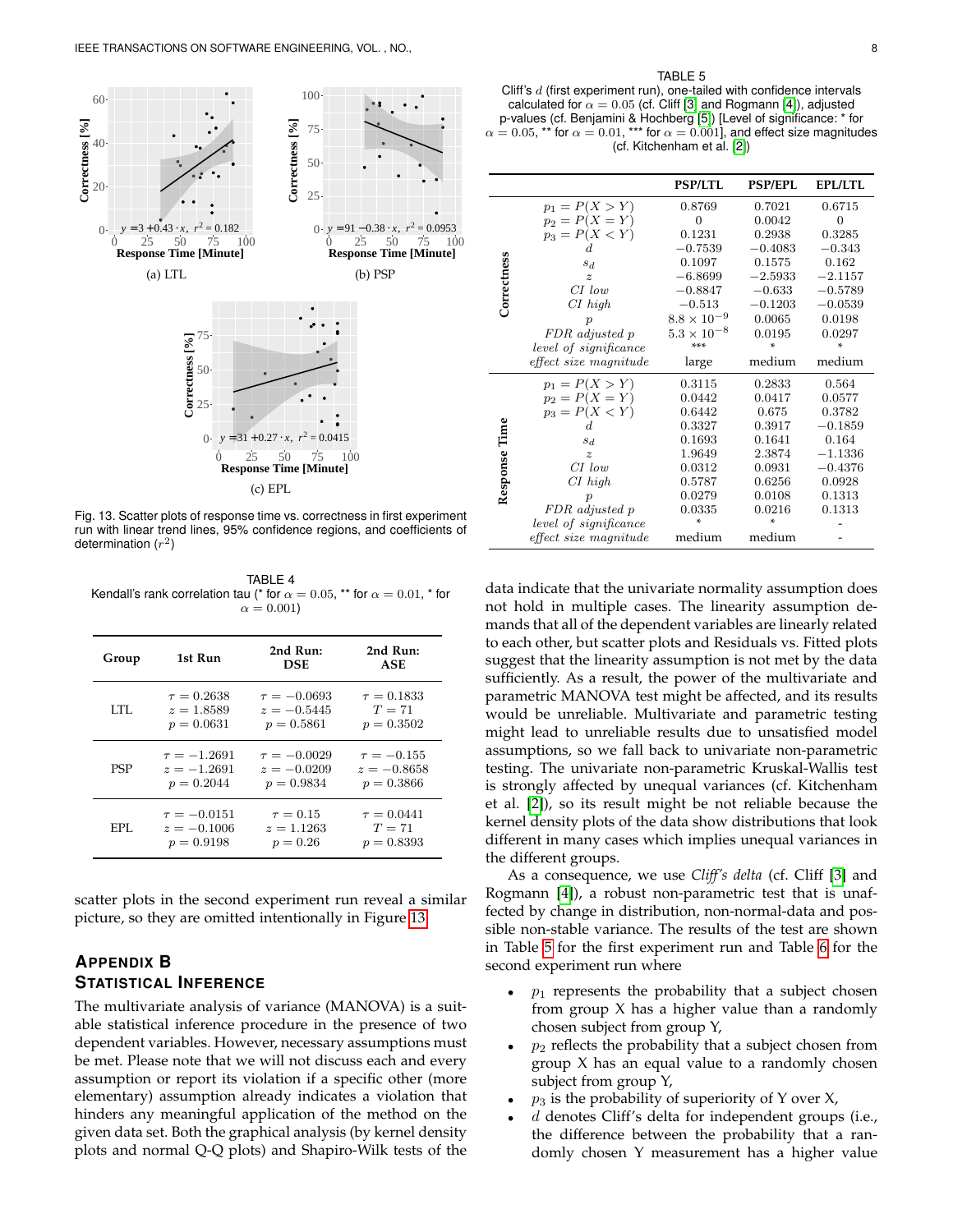<span id="page-8-0"></span>TABLE 6 Cliff's d (second experiment run), one-tailed with confidence intervals calculated for  $\alpha = 0.05$  (cf. Cliff [\[3\]](#page-14-0) and Rogmann [\[4\]](#page-14-1)), adjusted p-values (cf. Benjamini & Hochberg [\[5\]](#page-14-2)) [Level of significance: \* for  $\alpha = 0.05$ , \*\* for  $\alpha = 0.01$ , \*\*\* for  $\alpha = 0.001$ ], and effect size magnitudes (cf. Kitchenham et al. [\[2\]](#page-13-1))

|                      |                       | <b>PSP/LTL</b>              | <b>PSP/EPL</b>   | <b>EPL/LTL</b>       |
|----------------------|-----------------------|-----------------------------|------------------|----------------------|
|                      | $p_1 = P(X > Y)$      | 0.902                       | 0.709            | 0.7661               |
|                      | $p_2 = P(X = Y)$      | 0                           | 0.0053           | 0.0012               |
|                      | $p_3 = P(X < Y)$      | 0.098                       | 0.2857           | 0.2327               |
|                      | $_{d}$                | $-0.8041$                   | $-0.4233$        | $-0.5334$            |
|                      | $s_d$                 | 0.0847                      | 0.1388           | 0.1275               |
|                      | $\boldsymbol{z}$      | $-9.4883$                   | $-3.0494$        | $-4.1823$            |
|                      | $CI$ low              | $-0.9053$                   | $-0.6238$        | $-0.7107$            |
|                      | $CI$ high             | $^{-0.6163}$                | $-0.1706$        | $-0.2924$            |
|                      | $\boldsymbol{p}$      | $1.5 \times 10^{-13}$       | 0.0018           | $5.0 \times 10^{-5}$ |
| Correctness in DSE   | FDR adjusted p        | $8.9 \times 10^{-13}$       | 0.0027           | 0.0002               |
|                      | level of significance | ***                         | **               | ***                  |
|                      | effect size magnitude | large                       | medium           | large                |
|                      | $p_1 = P(X > Y)$      | 0.2473                      | 0.3585           | 0.3502               |
|                      | $p_2 = P(X = Y)$      | 0.0024                      | 0.0027           | 0.0023               |
|                      | $p_3 = P(X < Y)$      | 0.7503                      | 0.6389           | 0.6474               |
|                      | d.                    | 0.503                       | 0.2804           | 0.2972               |
|                      | $s_d$                 | 0.1345                      | 0.153            | 0.1452               |
|                      | $\boldsymbol{z}$      | 3.7393                      | 1.8324           | 2.0474               |
|                      | $CI$ low              | 0.251                       | 0.0135           | 0.0432               |
|                      | $CI$ high             | 0.6911                      | 0.51             | 0.5151               |
|                      | $\overline{p}$        | 0.0002                      | 0.0363           | 0.0226               |
| Response Time in DSE | FDR adjusted p        | 0.0004                      | 0.0363           | 0.0271               |
|                      | level of significance | ***                         | ÷                |                      |
|                      | effect size magnitude | large                       | medium           | medium               |
|                      | $p_1 = P(X > Y)$      | 0.9154                      | 0.7405           | 0.7427               |
|                      | $p_2 = P(X = Y)$      | 0                           | $\boldsymbol{0}$ | 0.0037               |
|                      | $p_3 = P(X < Y)$      | 0.0846                      | 0.2595           | 0.2537               |
|                      | d                     | $-0.8309$                   | $-0.481$         | $-0.489$             |
|                      | $s_d$                 | 0.0968                      | 0.1691           | 0.1761               |
|                      | $\boldsymbol{z}$      | $^{-8.5879}$                | $-2.8448$        | $^{-2.777}$          |
|                      | CI low                | $^{\rm -0.9352}$            | $-0.7108$        | $-0.7248$            |
|                      | $CI$ high             | $^{\rm -0.5937}$            | $^{-0.1585}$     | $-0.1506$            |
| Correctness in ASE   | $\boldsymbol{p}$      | $5.3 \times 10^{-10}$       | 0.0038           | 0.0046               |
|                      | FDR adjusted p        | $3.2 \times 10^{-9}$        | 0.0069           | 0.0069               |
|                      | level of significance | ***                         | **               | **                   |
|                      | effect size magnitude | large                       | large            | large                |
|                      | $p_1 = P(X > Y)$      | 0.125                       | 0.4187           | 0.2794               |
|                      | $p_2 = P(X = Y)$      | 0.0037                      | $\boldsymbol{0}$ | 0.0037               |
|                      | $p_3 = P(X < Y)$      | 0.8713                      | 0.5813           | 0.7169               |
|                      | d.                    | 0.7463                      | 0.1626           | 0.4375               |
|                      | $s_d$                 | 0.1172                      | 0.2063           | 0.1814               |
|                      | $\boldsymbol{z}$      | 6.3672                      | 0.7883           | 2.4124               |
|                      | $CI$ low              | 0.4852                      | $-0.1854$        | 0.0972               |
|                      | $CI$ high             | 0.8852                      | 0.4744           | 0.6862               |
|                      | $\boldsymbol{p}$      | $2.2 \times 10^{-7}$        | 0.2              | 0.011                |
| Response Time in ASE | FDR adjusted p        | $6.5 \times 10^{-7}$<br>*** | 0.2182           | 0.0132               |
|                      | level of significance |                             |                  |                      |
|                      | effect size magnitude | large                       |                  | large                |

than a randomly chosen X measurement and the probability for the opposite),

- $s_d$  is the unbiased sample estimate of the delta standard deviation,
- $z$  is the z-score of Cliff's delta, and
- (*CI low, CI high*) denotes the confidence interval.

Multiple testing ( $n = 6$  because of the two dependent variables and three treatments) requires us to lower the significance level in order to avoid Type I errors (i.e., detection of an effect that is not present). As a classical and widespread method, the Bonferroni correction suggests to lower the alpha value to  $\alpha = \frac{0.05}{6} = 0.0083$ , but the method is also known to skyrocket Type II errors (i.e., failing to detect an effect that is present). As an alternative that is more robust against Type II errors, we consider FDR (False Discovery Rate) adjusted p-values (cf. Benjamini & Hochberg [\[5\]](#page-14-2)). According to these FDR adjusted p-values, there is evidence for the rejection of the null hypotheses of this study.

In the first experiment run (cf. Table [5\)](#page-7-2), almost all test results are significant which suggests a rejection of  $H_{0,1}$  and  $H_{0,2}$ .  $H_{0,3}$  can only be rejected on basis of the correctness variable since the test result does not indicate any significant difference in the response times of the EPL and LTL group. Moreover, the results suggest that the difference in terms of correctness between the PSP and LTL group are highly significant with a large effect size magnitude. All remaining significant test results of the first experiment run show a medium-sized effect.

In the second experiment run (cf. Table [6\)](#page-8-0), the majority of the test results is significant. Only one test, namely the PSP/EPL response time with ASE participants, has no significant result, which means that  $H_{0,2}$  (in ASE) can only be rejected on basis of the correctness result. All other test results are ranging from significant ( $\alpha = 0.05$ ) to highly significant ( $\alpha = 0.001$ ) which suggests a rejection of the null hypotheses. Moreover, all significant results show a large or medium effect size magnitude. It is striking that all PSP/LTL test results are highly significant with a large-sized effect.

The statistics software *R* [1](#page-8-1) was used for all statistical analyses. In particular, we used the following libraries in the course of our statistical evaluation: *biotools* [\[6\]](#page-14-3), *car* [\[7\]](#page-14-4), *ggplot2* [\[8\]](#page-14-5), *mvnormtest* [\[9\]](#page-14-6), *mvoutlier* [\[10\]](#page-14-7), *orddom* [\[4\]](#page-14-1), *psych* [\[11\]](#page-14-8), *usdm* [\[12\]](#page-14-9).

## **APPENDIX C ANALYSIS OF QUALITATIVE DATA**

In addition to the controlled experiment, we invited the participants of the first experiment run to share their thoughts with regards to the following two tasks:

- 1) *"Please rank the languages according to your preference and state reasons for this ranking."*, and
- 2) *"Please discuss for which sort of users each language is (not) appropriate and why."*.

The purpose of this survey was to assess the participants' (subjective) preference towards a specific temporal property representation. By that, we tried to gain insights into the users' acceptance of the tested temporal property representations. Please note that we did not replicate this survey in the second experiment run intentionally, because we wanted to avoid the (for this survey necessary) crosscontamination of treatments to improve the validity of the controlled experiment in the second run. Our analysis of the textual answers of the participants has been inspired by the summative content analysis approach [\[13\]](#page-14-10). Since the majority of answers given by the participants is very short and in note form, running a full-blown summative content analysis, which usually focuses on journal manuscripts or specific content in textbooks, is impossible. Nevertheless, it is possible to use the core idea of the technique, namely the counting of occurrences of identified keywords and the interpretation of the context associated with the use of the

<span id="page-8-1"></span>1.<https://www.r-project.org/>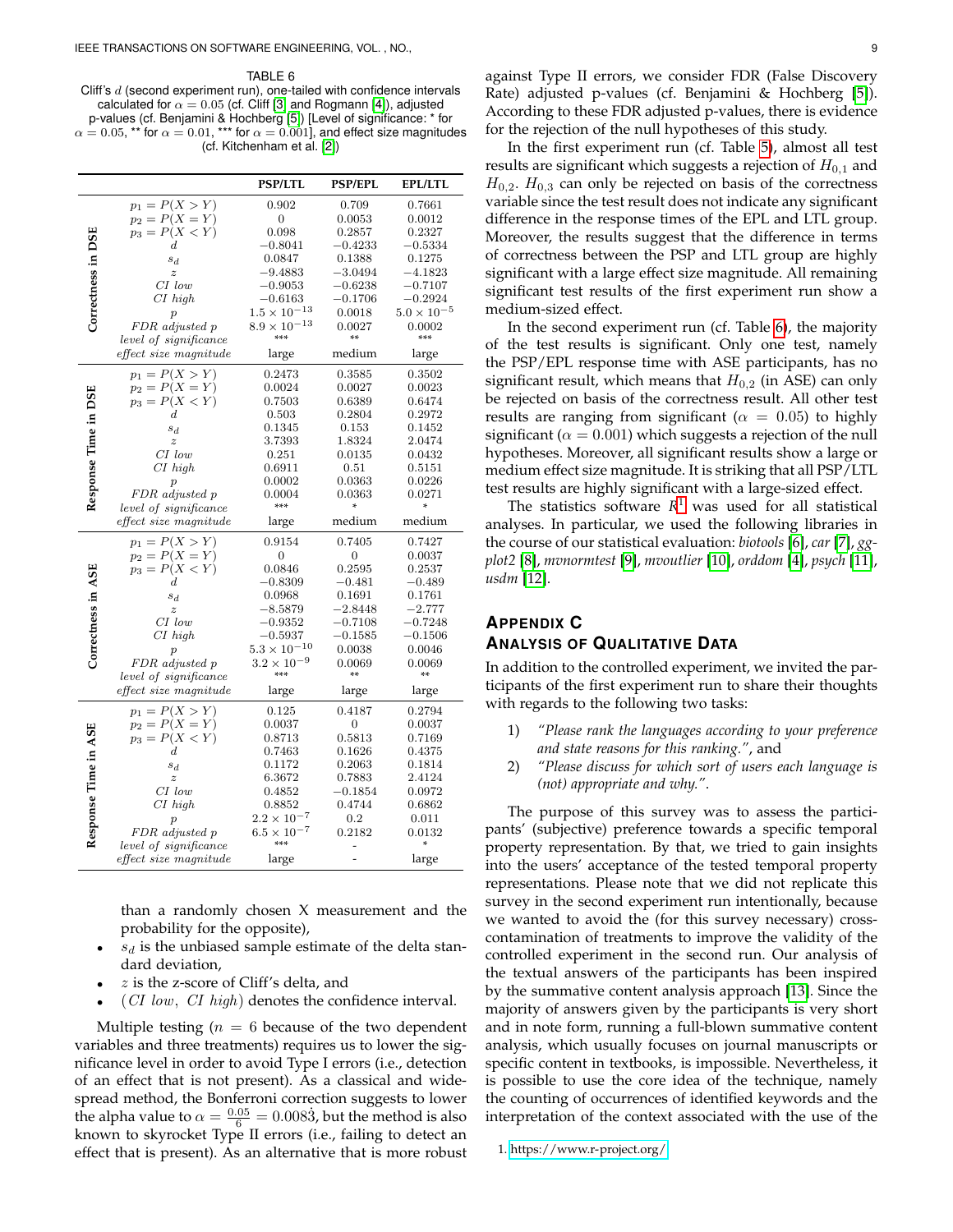

<span id="page-9-0"></span>Fig. 14. Bar charts of the participants' personal preference ranking of the three approaches in the first experiment run

word or phrase. In the following, we present the results of this analysis.

Figure [14](#page-9-0) shows the personal preference ranking of the tested temporal property representations per group. While the LTL ranking does not show any clear trends, the ranking of the PSP representations indicates a trend towards the first place and the EPL representation towards the third place.

Figure [15](#page-9-1) (a) shows a bar chart that contains the number of users that are positive or negative towards a specific temporal property representation. In Figure [15](#page-9-1) (b), the number of mentions of user groups for which a specific temporal property representation is considered to be well-suited (i.e., users) or rather problematic (i.e., anti-users) is shown. In all three groups, positive mentions of PSP are dominant. Moreover, the count of mentioned PSP users is overall higher than for the other representations. There has not been a single mention of a user group that should or could not use PSP.

A detailed summary of the mentioned positive and negative aspects, and users and anti-users, is shown in Table [7](#page-10-0) and Table [8,](#page-10-1) respectively. All groups mentioned in the same extent and relatively often (8 times) that PSP is easy to understand. Also the temporal scopes (e.g., After ... until ...) that are present in PSP were mentioned positively. Interestingly, participants other than those of the EPL group relatively often considered EPL as clear and easy to use, while EPL participants apparently did not. Also the separation of concerns in EPL (i.e., through several temporal queries that contain the truth value state change as well) was considered to be a positive aspect of EPL by the LTL



<span id="page-9-1"></span>Fig. 15. Bar chars of the number of participants mentioning specific aspects of the temporal property representations per group in the first experiment run

group (7 mentions) and the PSP group (2 mentions). Some user comments contradict the comments of other users. For example, one EPL participant stated that EPL is for advanced users while another stated that it is suitable for novice users. Neither participant mentioned any potential anti-user of the PSP representation.

## **APPENDIX D THREATS TO VALIDITY**

## **D.1 Threats to Internal Validity**

The internal validity is concerned with the causal relationship of independent variables and dependent variables. Threats to internal validity are unknown or unobserved variables that might have an influence on the outcome of the experiment. Diverse threats to internal validity must be addressed:

• *History effects* refer to events that occur in the environment and change the conditions of a study. The short duration of the study limits the possibility of changes in environmental conditions. Actually, we are not aware of any history effects during the study, but we cannot entirely rule out any such effect, prior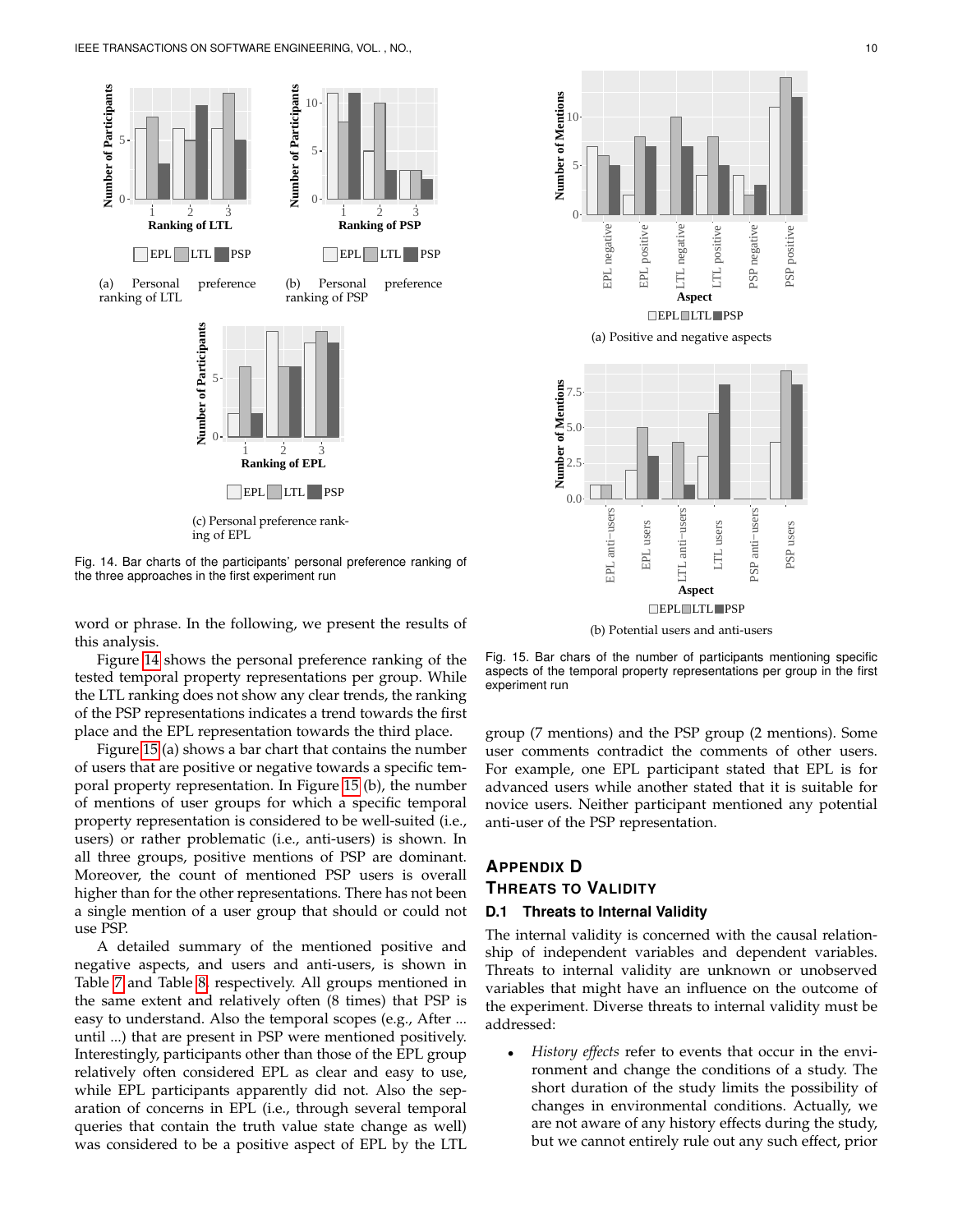| TABLE 7                                                                                                 |
|---------------------------------------------------------------------------------------------------------|
| Summary of mentioned positive and negative aspects per group with number of occurrences (if aggregated) |

<span id="page-10-0"></span>

| Aspect       | LTL Group                                                                                                                                                   | <b>PSP Group</b>                                                                                                                                                | <b>EPL Group</b>                                                                                                   |
|--------------|-------------------------------------------------------------------------------------------------------------------------------------------------------------|-----------------------------------------------------------------------------------------------------------------------------------------------------------------|--------------------------------------------------------------------------------------------------------------------|
| LTL positive | can handle all cases, can express ev-<br>erything, powerful logic, most ex-<br>pressive, fleshed-out, many opera-<br>tors, most robust, clear, formal, easy | very/most powerful $(2)$ , easy $(2)$ ,<br>better syntax than PSP, operators for<br>detailed formulas, clear                                                    | readability<br>(2), less complicated,<br>easy, clear                                                               |
| LTL negative | hard to read and/or understand $(3)$ ,<br>nesting $(3)$ , complex $(2)$ , confusing<br>(2), long formulas are hard to under-<br>stand                       | operators are hard to understand,<br>nesting, long formulas are hard<br>to understand, unintuitive, compli-<br>cated, difficult, complex, hard to<br>comprehend |                                                                                                                    |
| PSP positive | easy $(8)$ , scopes $(6)$ , clear $(2)$ , intu-<br>itive (2), self-explaining, very pow-<br>erful, very logical, high-level                                 | easy (8), scopes (5), intuitive (2),<br>mapping to natural language, com-<br>mon sense, sound set of operators,<br>compact                                      | easy (8), scopes (4), least keywords,<br>most understandable, precise, most<br>readable, close to natural language |
| PSP negative | complex, operators are hard to un-<br>derstand                                                                                                              | insufficient preparation material,<br>scopes hard to understand, confus-<br>ing, no clear understanding to which<br>state it changes                            | hard to understand (2), complex<br>keywords, complicated                                                           |
| EPL positive | queries/states $(7)$ , clear $(6)$ , easy $(3)$                                                                                                             | easy (5), queries/states (2), clear, op-<br>erators                                                                                                             | queries/states (2)                                                                                                 |
| EPL negative | complicated due to multiple queries<br>(2), too many operators, opera-<br>tor precedence, too few operators,<br>event-based character, less powerful        | difficult $(2)$ , too simple, too com-<br>plicated tasks, sometimes confusing,<br>complex                                                                       | complicated (3), demanding (2),<br>poor readability, poor logic, complex                                           |

TABLE 8 Summary of mentioned user and anti-user aspects per group with number of occurrences (if aggregated)

<span id="page-10-1"></span>

| Aspect         | <b>LTL Group</b>                                                                                                                                                                                                                                   | <b>PSP Group</b>                                                                                                                                                                                                       | <b>EPL Group</b>                                                            |
|----------------|----------------------------------------------------------------------------------------------------------------------------------------------------------------------------------------------------------------------------------------------------|------------------------------------------------------------------------------------------------------------------------------------------------------------------------------------------------------------------------|-----------------------------------------------------------------------------|
| LTL users      | with<br>basic<br>knowledge,<br>users<br>software<br>engineers,<br>expert<br>developers,<br>programmers,<br>programming<br>background,<br>mathematicians,<br>$\sqrt{2}$<br>programmers<br>physicists<br>with<br>prior<br>logic<br>background        | experts with many years of ex-<br>perience / experienced users (3),<br>software developers (2), modeling<br>user, users performing model check-<br>ing, all users including program-<br>mers and admins, enduser       | mainstream<br>experienced<br>users,<br>users, bank employees after training |
| LTL anti-users | users with minimal programming<br>all,<br>endusers,<br>experience,<br>economists / simple users without<br>without logical background                                                                                                              | project managers                                                                                                                                                                                                       |                                                                             |
| PSP users      | users with minimal to no expe-<br>rience, diverse users, software ar-<br>chitects, in executive presentations,<br>people working with large systems,<br>endusers, small or no programming<br>background, business users, high-<br>level programmer | novice users / beginners (2), pro-<br>grammers (2), modeling user, all<br>kind of users (application users, de-<br>velopers, testing experts), workflow<br>designers, enduser, high-level lan-<br>guage for architects | specialized users, unexperienced<br>users, IT-affine people, untrained      |
| PSP anti-users |                                                                                                                                                                                                                                                    |                                                                                                                                                                                                                        |                                                                             |
| EPL users      | not highly trained staff / novice<br>users (2), software engineers, en-<br>dusers, database users                                                                                                                                                  | interface language between mod-<br>eling users and programmers, ad-<br>vanced users/modeling users, users<br>experienced with CEP                                                                                      | advanced users, novice users                                                |
| EPL anti-users | users with minimal programming<br>experience                                                                                                                                                                                                       |                                                                                                                                                                                                                        | general users                                                               |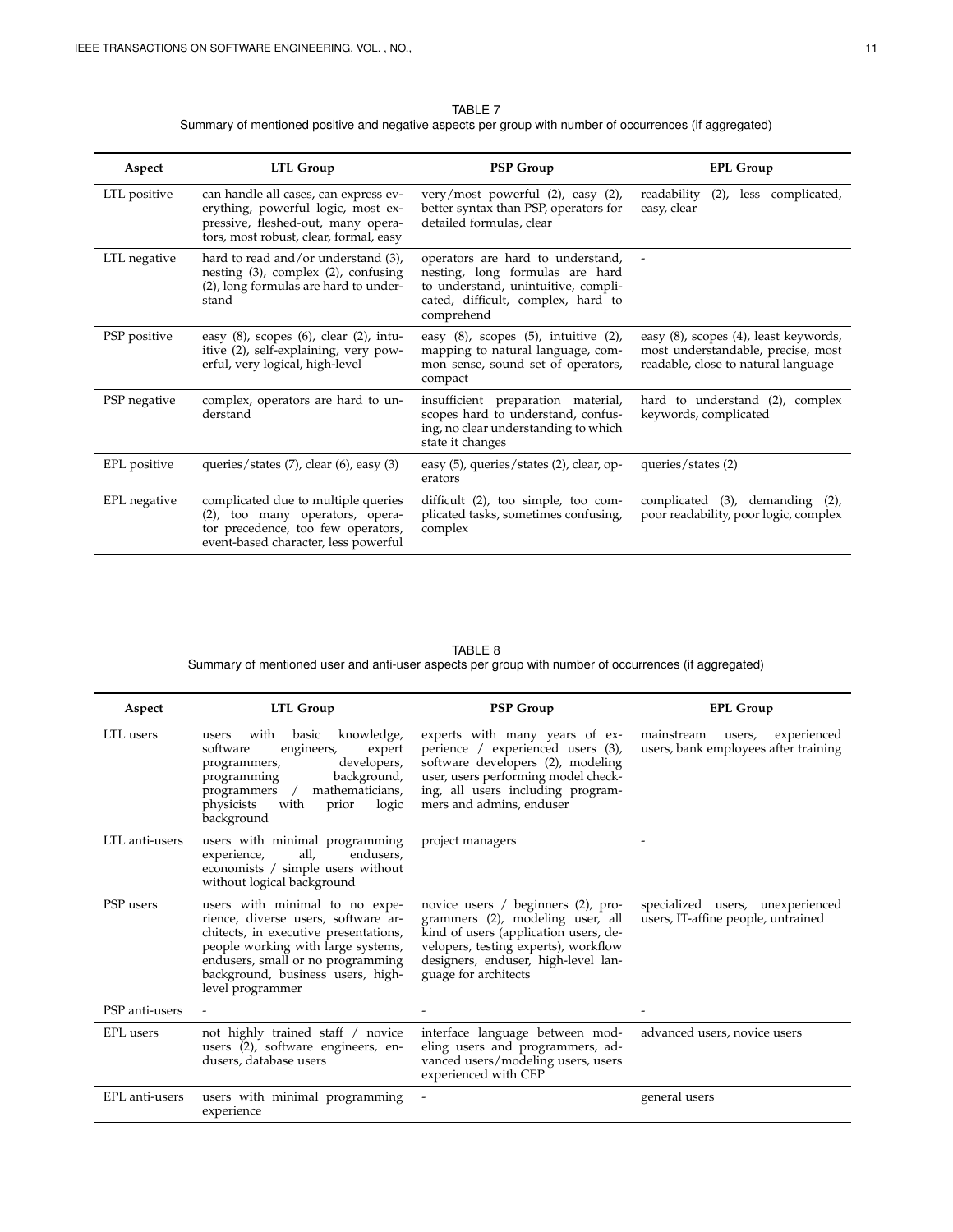to the study taking place. However, in such a case, it would be extremely unlikely that the scores of one group are more affected than another because of the random allocation of participants to groups.

- *Maturation effects* refer to the impact that time has on an individual. Since the duration of the experiment was very short (max. 90 minutes), maturation effects are considered to be of minor importance.
- *Testing effects* comprise learning effects and experimental fatigue. *Learning effects* were avoided by dropping results of the second run in case of a prior participation in the first run. That is, each person was only tested once. *Experimental fatigue* is concerned with occurrences during the experiment that exhaust the participant either physically or mentally. Neither did we observe any signs of fatigue nor reported any participant any such.
- *Instrumental bias* occurs if the measuring instrument (i.e., a physical measuring device or the actions/assessment of the researcher) changes over time during the experiment. We avoided such effects by using an experimental design that enables an automated and standardized evaluation of the test results.
- *Selection bias* is present if the experimental groups are unequal before the start of the experiment (e.g., severe differences in relevant experience, age, or gender). Usually, selection bias is likely to be more threatening in quasi-experimental research. By using an experimental research design with the fundamental requirement to randomly assignment participants to the different groups of the experiment, we can avoid selection bias to a large extent. In addition, our investigation of the composition of the groups did not indicate any major differences between them.
- *Experimental mortality* is only likely to occur if the experiment lasts for a long time because the chances for dropouts increase (e.g., location change). Consequently, it has not been a problem in our study at all.
- *Diffusion of treatments* occurs if a group of the experiment is contaminated in some way. By design, in the first run of the experiment, making information about all three temporal property languages available to every participant was necessary for the survey. That is, we accepted the risk of crosscontamination intentionally in the first experiment run. In the second experiment run, the survey was not replicated to avoid the diffusion of treatments, and the preparation material was distributed on a per treatment basis. Since the participants share the same social group, and they are interacting outside the research process as well, we cannot entirely rule out a cross-contamination between the groups.
- *Compensatory rivalry* is present if participants of a group put in extra effort when they have the impression that the treatment of another group might lead to better results than their own treatment. For example, participants of the LTL group might be aware that their assigned temporal property language is more difficult than PSP. We tried to mitigate the

risk of compensatory rivalry by communicating that while there might be differences in difficulty, that would be considered in the grading process.

- *Demoralization* could occur if a participant is assigned to a specific group that she/he does not want to be part of. We did not observe any signs of demoralization such as increased dropout rates or complaints regarding group allocation.
- *Experimenter bias* refers to undesired effects on the dependent variables that are unintentionally introduced by the researcher. We tried to avoid such effects by designing the experiment in a way that limits any such chances. In particular, all participants worked on the same set of tasks (only the temporal property representation differs), and the results of the controlled experiment runs were processed automatically. The tasks used in the experiment were randomly generated, but there were similarities between the temporal properties used in some of the experiment tasks and those used in the examples discussed in the learning material. Such similarities might facilitate solving of related experiment tasks. To investigate this threat, we identified tasks that have similarities with the provided learning examples (cf. Table [9,](#page-12-0) Table [10,](#page-12-1) and Table [11\)](#page-12-2). If there was a bias, such tasks should show a central tendency towards a relative high level of correctness while the remaining tasks should show a central tendency towards a relative low level of correctness. According to the acquired data, temporal properties with more predicates appear to be more difficult than those with less predicates, so we decided to normalize the measured correctness by the formula  $correctness \times$ number\_of\_predicates / max\_predicates to enable a fair comparison between all tasks. We could not find any indication of bias introduced by those similarities in the gathered data. In particular, the number of possibly affected experiment tasks was almost balanced between the groups, and the measured correctness of possibly affected tasks was overall similar to those of the remaining tasks (cf. Table [9,](#page-12-0) Table [10,](#page-12-1) and Table [11\)](#page-12-2). All approaches are presented by the same educational methods at a comparable level of detail to not introduce unnecessary bias into the experiment. A different choice of training material (e.g., formal semantics of LTL or the use of Structured English Grammar [\[14\]](#page-14-11)) could have impacted the results. Also the design decision of using four instead of two truth value states (for a more fine-grained analysis of the understandability of a specification) might have had an impact on the results. Since however all groups had to cope with four runtime states, neither group was disadvantaged.

## **D.2 Threats to External Validity**

The external validity is concerned with the generalizability of the results of our study. In the following, we discuss potential threats that hinder a generalization. There exist different types of generalizations that must be considered: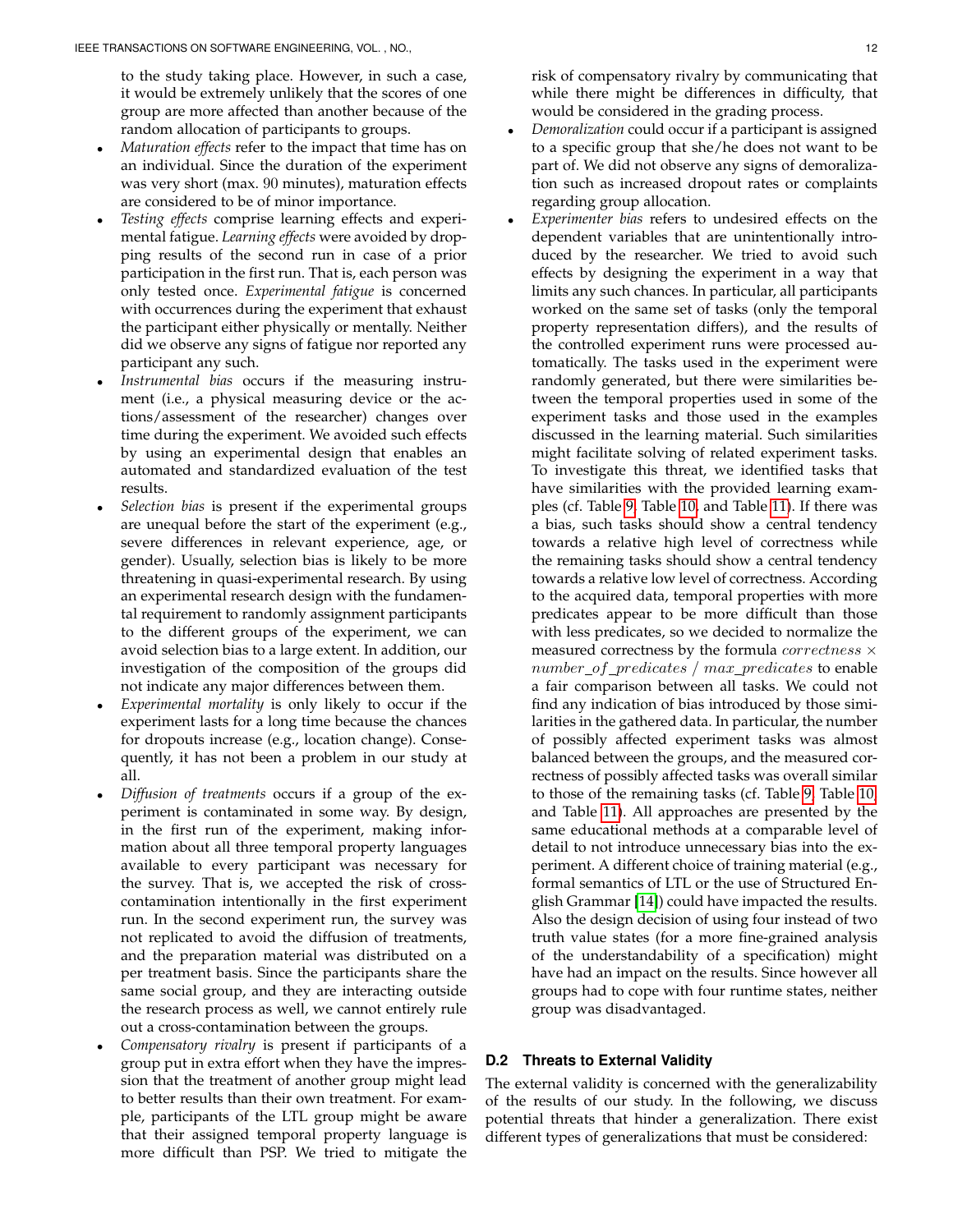<span id="page-12-0"></span>TABLE 9 Evaluation of the impact of similarities between experiment tasks and training examples on correctness in the first experiment run (\* indicates similarity)

| Pattern                                         | # Predicates | PSP      | EPI.     | LTL.     |
|-------------------------------------------------|--------------|----------|----------|----------|
| Absence AfterUntil                              | 3            | 63.89    | $38.89*$ | 31.94    |
| Absence Between                                 | 3            | 78.33    | 71.67    | $52.50*$ |
| Existence AfterUntil                            | 3            | 52.08    | $61.46*$ | $34.38*$ |
| Existence Between                               | 3            | 81.25    | 54.17*   | 39.58    |
| Precedence After                                | 3            | 63.33    | $65.00*$ | 25.83    |
| Response_After                                  | 3            | $52.78*$ | 50.00    | 54.17*   |
| Precedence AfterUntil                           | 4            | 75.00    | 40.83    | 36.67    |
| Precedence Between                              | 4            | $77.08*$ | 45.83    | $16.67*$ |
| Response_AfterUntil                             | 4            | $40.00*$ | 36.67    | 25.00    |
| Response Between                                | 4            | $56.67*$ | 42.50    | $20.83*$ |
| Tasks similar to examples mean (not normalized) |              | 56.63    | 54.88    | 35.71    |
| Remaining tasks mean (not normalized)           |              | 68.98    | 47.92    | 31.80    |
| Tasks similar to examples mean (normalized)     |              | 53.33    | 41.16    | 28.66    |
| Remaining tasks mean (normalized)               |              | 54.86    | 42.85    | 26.94    |

<span id="page-12-1"></span>TABLE 10 Evaluation of the impact of similarities between experiment tasks and training examples on correctness in the second experiment run - DSE (\* indicates similarity)

| Pattern                                         | # Predicates | PSP      | EPL.     | LTL.     |
|-------------------------------------------------|--------------|----------|----------|----------|
| Absence_AfterUntil                              | 3            | 69.44    | $64.29*$ | 40.32    |
| Absence Between                                 | 3            | 87.65    | 54.76    | $25.81*$ |
| Existence_Between                               | 3            | 77.78    | $63.10*$ | 46.24    |
| Precedence After                                | 3            | 78.70    | $61.61*$ | 24.19    |
| Response After                                  | 3            | 74.81 *  | 60.71    | $54.84*$ |
| Precedence AfterUntil                           | 4            | 67.59    | 50.89    | 32.26    |
| Precedence Between                              | 4            | $45.68*$ | 54.76    | $19.35*$ |
| Response AfterUntil                             | 4            | $56.30*$ | 45.00    | 18.71    |
| Response_Between                                | 4            | $77.04*$ | 29.29    | $30.32*$ |
| Tasks similar to examples mean (not normalized) |              | 63.46    | 63.00    | 32.58    |
| Remaining tasks mean (not normalized)           |              | 76.23    | 49.24    | 32.34    |
| Tasks similar to examples mean (normalized)     | 58.78        | 47.25    | 27.54    |          |
| Remaining tasks mean (normalized)               |              | 60.55    | 44.42    | 26.81    |

<span id="page-12-2"></span>TABLE 11 Evaluation of the impact of similarities between experiment tasks and training examples on correctness in the second experiment run - ASE (\* indicates similarity)

| Pattern                                         | # Predicates | PSP      | EPL.     | LTL.     |
|-------------------------------------------------|--------------|----------|----------|----------|
| Absence_AfterUntil                              | 3            | 61.76    | $63.24*$ | 40.63    |
| Absence Between                                 | 3            | 88.24    | 47.06    | $25.00*$ |
| Existence Between                               | 3            | 88.24    | $58.82*$ | 54.17    |
| Precedence After                                | 3            | 80.88    | $61.76*$ | 43.75    |
| Response_After                                  | 3            | $81.18*$ | 60.00    | $47.50*$ |
| Precedence AfterUntil                           | 4            | 72.06    | 47.06    | 46.88    |
| Precedence Between                              | 4            | $50.98*$ | 52.94    | $18.75*$ |
| Response_AfterUntil                             | 4            | $51.76*$ | 49.41    | 16.25    |
| Response_Between                                | 4            | 76.47*   | 49.41    | $35.00*$ |
| Tasks similar to examples mean (not normalized) |              | 65.10    | 61.27    | 31.56    |
| Remaining tasks mean (not normalized)           |              | 78.24    | 50.98    | 40.34    |
| Tasks similar to examples mean (normalized)     |              | 60.02    | 45.96    | 27.03    |
| Remaining tasks mean (normalized)               | 62.28        | 46.52    | 33.41    |          |

- *Generalizations across populations*: By statistical inference, we try to make generalizations from the sample to the immediate population. The study considers two populations, namely computer science students that enrolled in the course DSE as proxies for novice to moderately advanced software architects, designers or developers, as well as computer science students that enrolled in the course ASE as proxies for moderately advanced software architects, designers or developers. The results of our study show similar results for both populations, but it is unclear to what extent these results are generalizable to different or broader populations. Therefore, we do not intend to claim generalizability without further empirical evidence. For example, it might be plausible that people working in the software industry with many years of experience or business administrators perform similarly, but the given study can neither support nor reject such claims.
- *Generalizations across treatments*: Since the treatments are equivalent to specific temporal property representations, treatment variations are inherently impossible.
- *Generalizations across settings/contexts*: The participants of this study are students who enrolled computer science courses at the University of Vienna, Austria. Apparently, a majority of the students are Austrian citizens, but there is a large presence of foreign students as well. Surely, it would be interesting to repeat the experiment in different settings/context to evaluate the generalizability in that regard. For example, the majority of the participants are nonnative English speakers, which could be an obstacle for understanding the preparation material or task descriptions, so repeating the experiment with native speakers might lead to different (presumably better) results.
- *Generalizations across time*: We performed the experiment at two points in time (one year apart) with similar results. Especially, master students are rather heterogeneous group as they often come from other countries and faculties. This heterogeneity might explain the differences in previous experience with formal logic of master students in ASE between the first and second experiment run. Students in DSE appear to be more homogeneous, maybe because receiving training in formal logic is part of the bachelor program in computer science at the University of Vienna. In general, it is hard to predict whether the results of this study hold over time. For example, if teaching of LTL or EPL is intensified, then the students would bring in more LTL-related or EPLrelated expertise, which likely has an impact on the results of the controlled experiment.

#### **D.3 Threats to Construct Validity**

There are potential threats to the validity of the construct that must be discussed:

• *Inexact definition & Construct confounding*: This study considers the construct *understandability* that is mea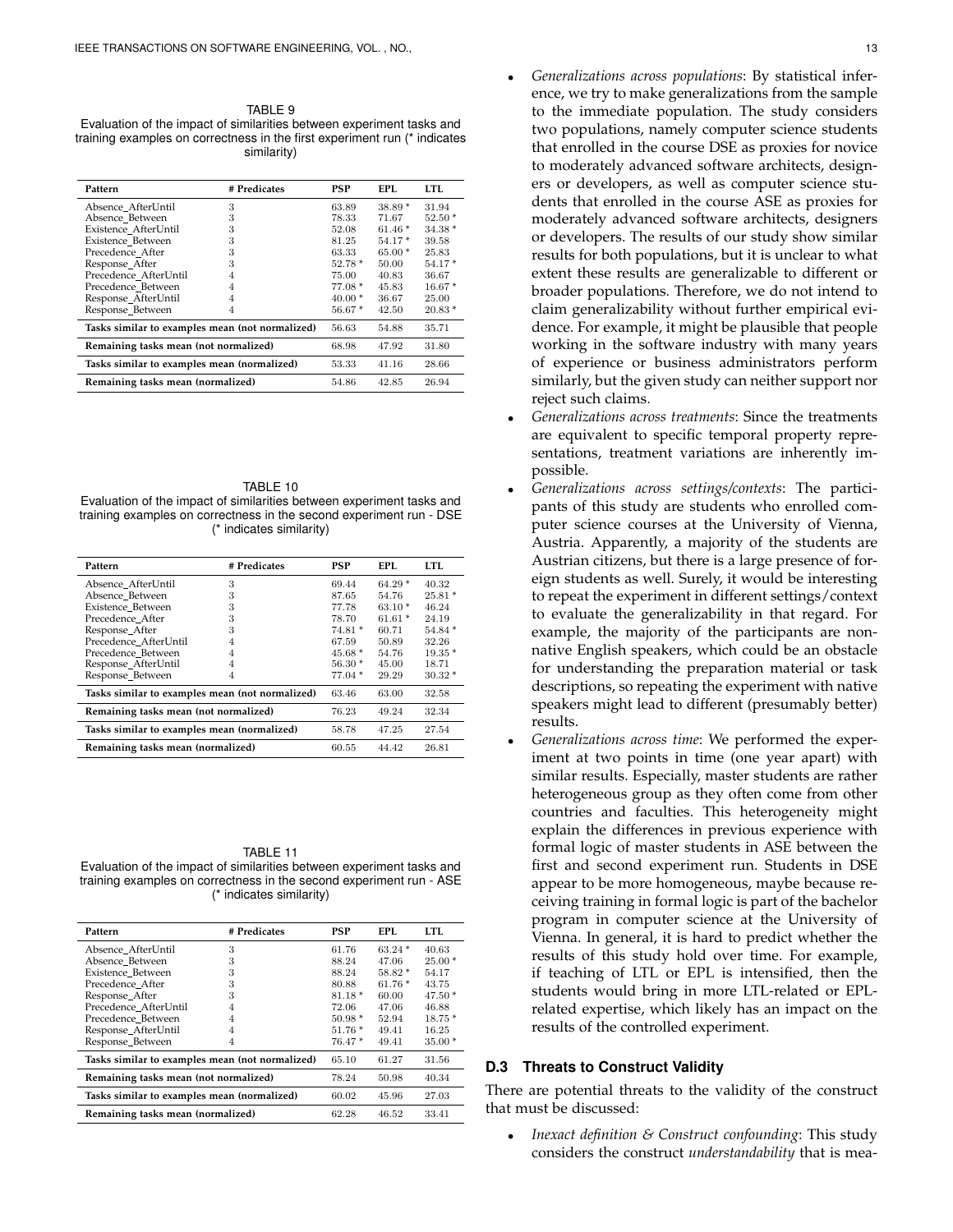sured by the variables *correctness* and *response time*. To our best knowledge, this construct is exact and adequate. Several existing studies that evaluate different representations (e.g., domain specific languages) use this construct and its variables (cf. Feigenspan et al. [\[15\]](#page-14-12) and Hoisl et al. [\[16\]](#page-14-13)).

- *Mono-operation bias*: In this study, the independent variable is the temporal property language. Currently, we do not differentiate this construct any further. For example, the tasks of the experiment are based on a representative set of temporal property patterns with different numbers of propositional variables, but we do not perform further investigations on the basis of the number of propositional variables. Such finer-grained analyses are tempting, but a much larger number of tasks and/or answer choices would be necessary in order to be able to perform meaningful statistical analyses, and increasing the number of tasks and/or answer choices would likely result in experimental fatigue due to prolonged experiment sessions.
- *Mono-method bias*: To measure the correctness of answers, the evaluation by an automated method appears to be the most accurate measure as it does not suffer from experimenter bias or instrumental bias. For organizational reasons, keeping time records was the personal responsibility of each participant. Certainly, this leaves room for measuring errors, and an alternative measuring method (e.g., video records with timestamps or performing the experiment with an online tool that handles record keeping) would reduce the threat to construct validity. Participants who made obvious errors in their time records are not considered in this study (cf. Section [A.1\)](#page-0-1).
- *Reducing levels of measurements*: Both the correctness and response time are continuous variables. That is, the levels of measurements are not reduced.
- *Treatment-sensitive factorial structure*: In some empirical studies it might be the case that a treatment sensitizes the participant to develop a different view on the construct (e.g., differentiation between different types of stress). Since we did not ask questions regarding the subjective level of understandability of temporal property specifications in the controlled experiment runs, but tried to measure the actual level of understandability objectively, this threat is considered to be irrelevant.

The survey questions asked in addition to the controlled experiment in the first experiment run are concerned with subjective preference rankings and subjective thoughts on practical applicability of the temporal property languages (or the lack of the same), so they are neither meant nor used to measure the understandability construct in this study.

### **D.4 Threats to Content Validity**

Content validity is concerned with the relevance and representativeness of the elements of a study for the construct that is measured:

- *Relevance*: All tasks are based on the Property Specification Patterns (cf. Dwyer et al. [\[17\]](#page-14-14)), which is a set of commonly occurring temporal property patterns. Thus, we claim that the contents of the experiment are highly relevant for measuring the understandability of temporal property representations. However, using the patterns as basis for our tasks might be a threat to validity for measuring the understandability of LTL and EPL, because the expressiveness of these approaches goes far beyond the pattern-based approach, which is limited to a set of patterns. In that regard, for future work, it would be interesting to design an experiment that focuses on LTL and EPL with tasks that are not based on patterns. In the context of the presented study, it was necessary to base the tasks on patterns, otherwise it would not have been possible to include PSP in the study.
- *Representativeness*: A representative subset of existing Property Specification Patterns was used for the tasks of the experiment. To reduce chances for experimental fatigue, we did not include all of the available patterns, but we selected the most commonly used patterns according to Dwyer et al. [\[17\]](#page-14-14). A survey by Bianculli et al. [\[18\]](#page-14-15) based on 104 scientific case studies reproduced the results of the survey in [\[17\]](#page-14-14) even 13 years after the original study took place. In particular, the *Response Chain*, *Precedence Chain*, *Constrained Chain* and *Bounded Existence* patterns are omitted, because they are rarely used. The study by Bianculli et al. [\[18\]](#page-14-15) investigated the PSP used in a set of industrial service-based applications. Interestingly, the patterns found in the requirement specifications of 100 randomly selected service interfaces were rather concerned with non-functional requirements like the maximum number of events in a certain time interval within a certain time window than the qualitative order or existence/absence of events. That is, patterns used in practice might be different from those in scientific studies. Please note, however, that the generalizability of these results is rather limited as the results might only apply to service-oriented computing in that specific company.

## **D.5 Threats to Conclusion Validity**

Retaining outliers might be a threat to conclusion validity. However, all outliers appear to be valid measurements, so deleting them would pose a threat to conclusion validity as well. We performed a thorough evaluation of the model assumptions of all relevant statistical tests and selected the test with the greatest statistical power. That course of action is considered to be extremely beneficial to the conclusion validity of this study.

#### **REFERENCES**

- <span id="page-13-0"></span>[1] C. Czepa and U. Zdun, "On the Understandability of Temporal Properties Formalized in Linear Temporal Logic, Property Specification Patterns and Event Processing Language [Data set]," [http://doi.org/10.5281/zenodo.891007,](http://doi.org/10.5281/zenodo.891007) 2017.
- <span id="page-13-1"></span>[2] B. Kitchenham, L. Madeyski, D. Budgen, J. Keung, P. Brereton, S. Charters, S. Gibbs, and A. Pohthong, "Robust statistical methods for empirical software engineering," *Empirical Software Engineering*, pp. 1–52, 2016.